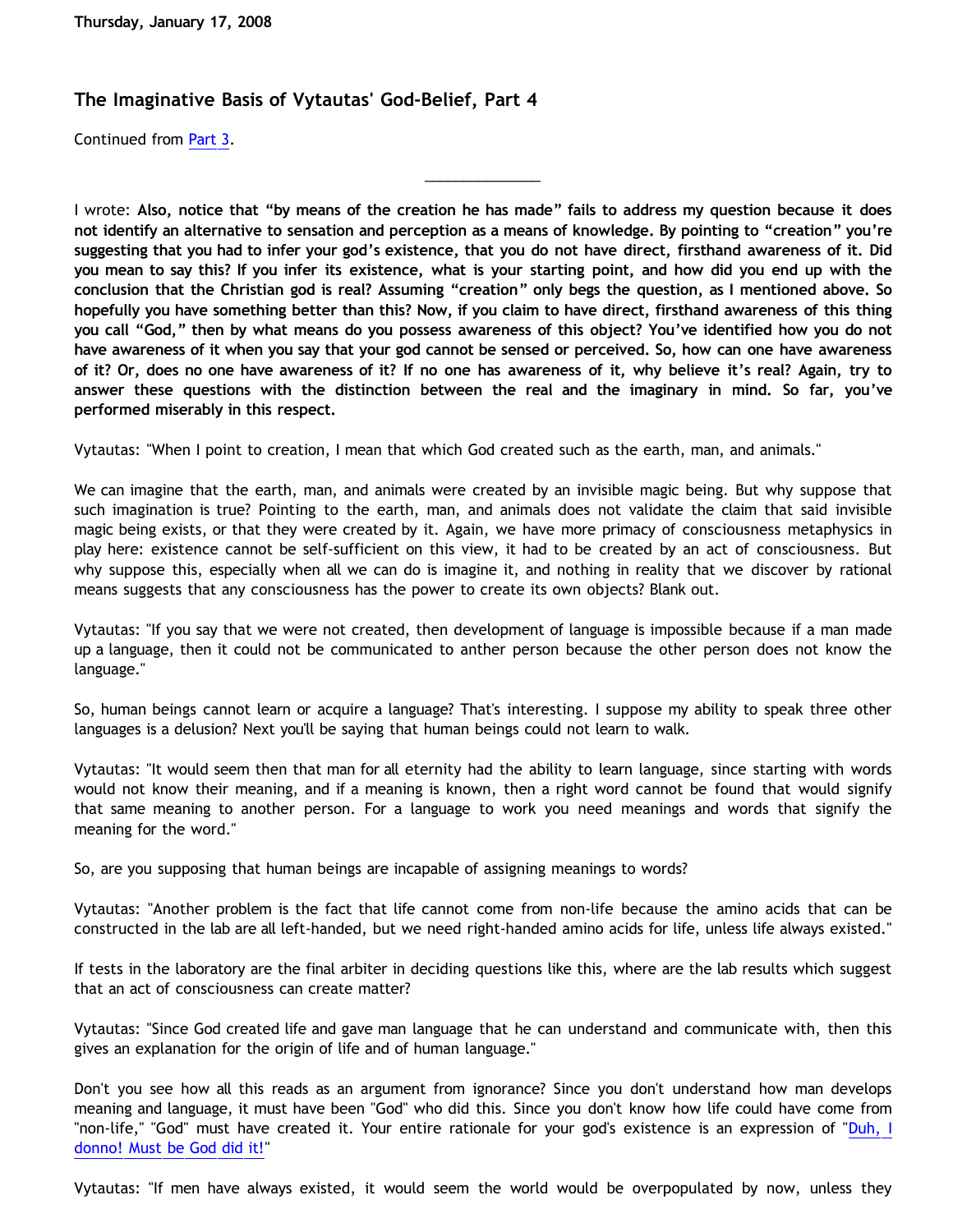traveled out to other planets. I am not sure what you would say about these issues if existence always existed."

To say that existence exists, and that existence is eternal, is not to say that men have always existed on earth.

I wrote: **Read it again: I wrote: "by describing their god as something non-sensible, and making the kinds of claims to knowledge that they do, Christians show how nonsensical their beliefs are." The stipulation that your god is non-sensible, coupled with other things Christians say about why they believe their god exists (such as the question-begging appeal to "creation" that we saw in your own statement above), indicate how nonsensical Christianity is.**

\_\_\_\_\_\_\_\_\_\_\_\_\_\_\_

Vytautas: "If every claim to knowledge has to be validated by a sense experience, then what sense experience justifies or warrants the claim that all claims to knowledge has to be validated by a sense experience."

Every claim to knowledge does not need to be validated directly to sense experience. We are not concrete-bound in our thinking. But all legitimate concepts do ultimately reduce to the perceptual level of cognition. Knowledge has a hierarchical structure. Just as a skyscraper needs a foundation, so does knowledge. The foundation of knowledge is perception. It is on the basis of perceptual input that we form our initial concepts, including the axioms (the widest of all concepts), as well as concepts of entities. These first-level concepts can in turn be integrated into higher abstractions, and those into yet higher abstractions. We can also abstract from what we discover in entities and form concepts integrating their attributes. This is how we get concepts like 'length', 'weight', 'angle', etc.

Do the concepts 'liberty', 'orchestration', 'purview' and 'transformation' refer directly to entities? What does "liberty" look like? What does "purview" look like? You see, these are higher abstractions; they do not refer directly to entities. As higher abstractions, these concepts reside on the higher rungs of the knowledge hierarchy, not at the foundation, not at the level of the perceptually self-evident. In fact, the concept 'knowledge' itself does not refer to an entity; we don't perceive knowledge, we develop it by means of discovery, identification and integration. These are cognitive actions; we don't "see" them. Such actions are one of the benefits of a volitional consciousness. It is because of this nature of man's mind that the so-called "analogical reasoning" endorsed by the Vantillian goon squad is so fallacious and unfit for man's mind.

Besides, "God" is supposed to refer to an entity, not an abstraction. How do we have awareness of entities if not by means of perception? Theists are at a loss as to answer this question. They give no straightforward and unambiguous indication of the means by which they allegedly have awareness of this entity they call "God," assuming they think they have awareness of it in the first place. Does [Canon Michael Cole](http://bahnsenburner.blogspot.com/2006/06/carr-vs-cole.html) indicate the means by which he supposedly had awareness of Jesus standing next to him?

Vytautas: "You would say that all of your claims to knowledge are based on sense experience, since revelation from God and reasoning from concepts are out."

Knowledge of reality is *ultimately* based on sense perception, since it is by means of sense perception that we have direct awareness of reality. This does not mean that "reasoning from concepts [is] out." Since we can and do form concepts, we have mental content from which to reason and draw conclusions.

If you say you have knowledge from some supernatural source, I simply ask for you to explain the means by which you acquired this knowledge. Believers are typically unclear on whether they claim to have direct awareness of their god or not, but this is a key epistemological issue if believers want their claims to be taken seriously.

Take a look at the arguments theists have over the centuries offered for the existence of their god. Are they simply "reasoning from concepts"? No, they're reasoning from various premises, that is, from statements they have made about the world or the state of affairs or some aspect of our existence. It is here where you will find exploitation of ambiguities (e.g., arguments from "the meaning of life"), false inferences based on unstated, illicit definitions (e.g., the universe had a beginning), reliance on imagination (e.g., "God is that than which nothing greater can be conceived..."), and stolen concepts (all the above plus many others). There is no evidence in this world for something that is "supernatural." Why? Everything in this world is natural (or man-made), finite, destructible, corporeal, etc. How does that which is natural, finite, destructible, corporeal, etc., serve as evidence of something that is supernatural, infinite, indestructible, incorporeal, etc.? In other words, how does A serve as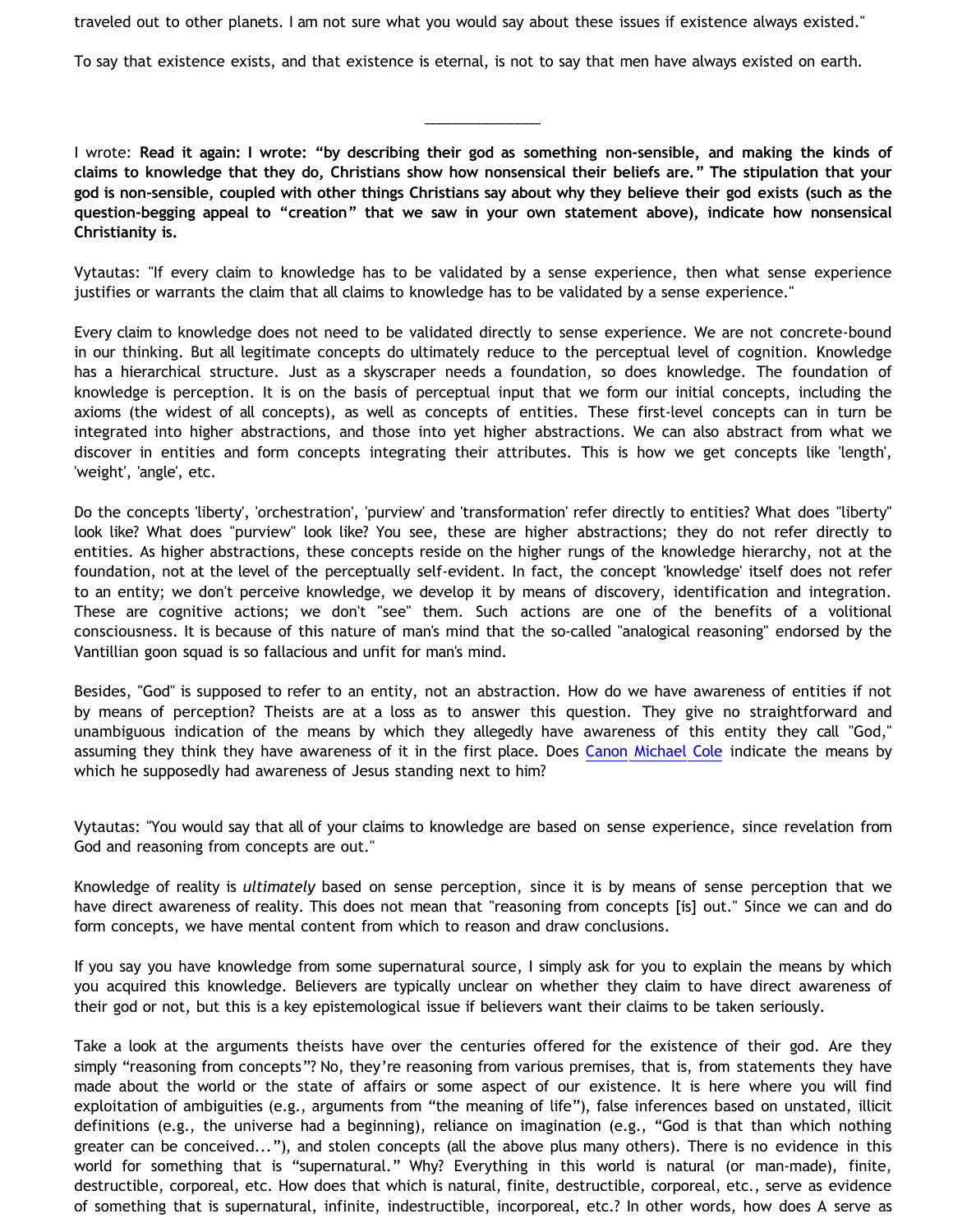evidence of something that contradicts it on every parameter? Blank out. I've asked this kind of question in my blog [Is Human Experience Evidence of the Christian God?](http://bahnsenburner.blogspot.com/2005/06/is-human-experience-evidence-of.html), but to date no one has provided a substantial answer to this question. This pushes theists into the mental realm, hoping to find some way to construe mental properties as evidence for their god. Hence you get assertions such as "Christianity is the only world which provides the preconditions necessary for experience" or something along these lines, a la presuppositionalism. But examination of this kind of assertion and the defenses that presuppositionalists supply on behalf of it reveal a conspicuous ignorance of conceptual theory, which is where these matters are rightfully addressed. Issues such as the basis of the laws of logic, the justification of induction and the source of objective morality are not going to be rationally settled by pointing to a supernatural entity which we can only access by means of our imagination. Indeed, I cannot think of a more unserious way to address such topics. It is as anti-philosophical an approach as one could come up with, and that is why it is no surprise to me why so many Christians are flocking to presuppositionalism in droves: because Christianity itself is so philosophically challenged. Like cockroaches fearing the light, the Christian thinkers scurry when a rational philosophy comes on the scene. Add to this the fact that Christianity is constituted by the worship of contradiction (see [here](http://bahnsenburner.blogspot.com/2005/08/christianity-as-worship-of-self.html) and [here](http://bahnsenburner.blogspot.com/2005/08/christ-jesus-still-jumble-of.html), for instance), and you'll see understand why this will always be the case.

Vytautas: "You start with raw sensation and consciousness converts the impressions into intelligible language."

Actually, we start with perception, not "raw sensation." There is a profound difference. But I'll keep you in suspense for a while.

Vytautas: "But where did the mind get language but from other minds that communicate the language, so that you must affirm people knowing language from eternity?"

Here's another "[Duh, I donno! Must be God did it!](http://www.geocities.com/katholon/duh15.wav)" On what basis other than ignorance would I affirm that any god has anything to do with how people know language?

Vytautas: "But we have written records only going back thousands of years. So did people know language for all this time and did not write down their thoughts?"

Possession of a writing system is a precondition for written records, and knowledge of a corresponding language is a precondition for a writing system. So if we have written records going back to a certain point, we can be certain that languages were known and used at that point. Prior to that point, there's no reason to suppose that there was no language, for the ability to speak and comprehend language generally precedes written literacy. This is the case with children today in fact. So there's no problem here.

Vytautas: "Also existence exists is a claim about all things, but it cannot be reduced to sense experience because we have not experienced all of existence, unless you say existence is an idea we have before experience."

Why would existence have to be "an idea we have before experience" in order for it to effectively apply to all existing things? Concepts are open-ended. The concept 'man', for instance, includes every man who exists today, who has existed in the past, and who will ever exist. Since anything I perceive qualifies as something that exists (I couldn't perceive it if it didn't exist), the concept 'existence' applies to it. It also applies to anything else that exists, even if I have not perceived it, or ever will perceive it. 'Existence' is the widest of all concepts, for it includes everything and anything that exists. I do not need to have sensed or perceived everything that it includes in order to have formed it (I formed it from just the few things that I have perceived), nor do I need to have sensed or perceived everything that exists for everything that exists to be subsumed by the concept 'existence'. That's how concepts work: they are open-ended, all-inclusive, and unrestricted by temporal limitations. In fact, many of the issues which theists think indicate the existence of their god are actually aspects of concepts which are not understood as having anything to do with concepts. And what's interesting is that the Christian god, supposing it were real, would not have its knowledge in conceptual form, since conceptualization would only get in its way. Concepts are a mental shorthand that are useful to use *because we are not* omniscient. See my blog [Would](http://bahnsenburner.blogspot.com/2007/04/would-omniscient-mind-have-knowledge-in.html) [an Omniscient Mind Have Its Knowledge in Conceptual Form?](http://bahnsenburner.blogspot.com/2007/04/would-omniscient-mind-have-knowledge-in.html) for a detailed treatment of this matter.

Consider the concept 'man' again. It refers to a specific class of entities, namely biological organisms which possess the conceptual level of consciousness. As Aristotle observed, man is the rational animal. Did we form our concept of 'man' in the absence of perceptual input? If so, on what basis did we form it? What objective basis supplies this concept with content and meaning? It is true that the concept 'man' refers to individuals whom we have not seen and will never see. But it does not follow from this fact that we formed the concept in the absence of perceptual inputs. The individuals to whom the concept 'man' refers whom we have not seen and never will see are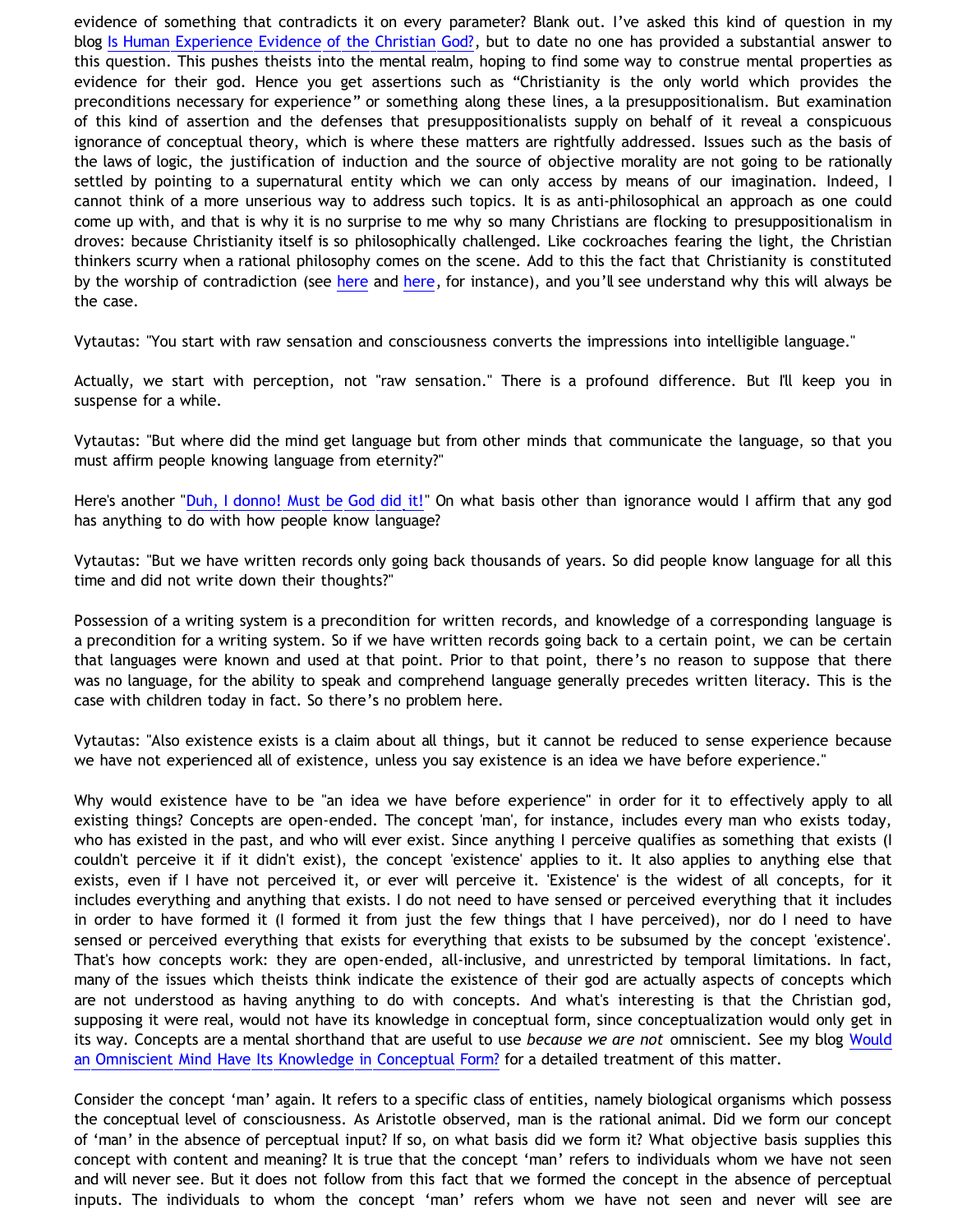epistemologically secondary. Why? Because we had to have the concept 'man' before we could apply it to things that we have not experienced firsthand. So, how did we form the concept? We formed it initially on the basis of actual individuals whom we have actually perceived. The actual men whom we have perceived firsthand are epistemologically primary insofar as our concept 'man' is concerned. It is on the basis of our firsthand, direct contact with these few individuals that we initially formed the concept 'man', and due to its open-endedness (made possible by a task in the process of abstraction which Rand calls measurement-omission), we are able to include individuals whom we have not perceived and will never perceive.

Similarly with the concept 'existence'. We began our journey into conscious experience by perceiving things existing independently of us. This was our initial conscious experience, and it happened in our first days and months of life as infants. This primitive experience preceded our ability to form concepts, and therefore preceded any concepts we eventually did form. We had to have perceptual input of some kind to form our first concepts of existents. The axioms, being the widest of all concepts, were implicit in the first actions of our conscious experience. Later we formally grasped them when we started to make specific recognitions like "John is funny" or "the chair is here." Basic predications of this sort fundamentally include even more basic recognitions, such as " this exists" and "that exists," which are wider affirmations than "John exists" or "the chair exists," for these latter recognitions relate to specific entities rather than to an indefinite array of possible entities as in the former cases. What's common to them all? The axioms are. Did we have these axioms before we perceived? This would be like asking if we had knowledge of concepts before we were aware. That would constitute another instance of the fallacy of the stolen concept, for knowledge presupposes awareness, and similarly, for the same reason, conceptualization presupposes perception.

Vytautas: "Why object to me showing God's existence from the concept of God, if you infer all of existence from your concept?"

Existence is not *inferred*. We perceive existence *directly*. Look at anything you perceive. Say, the computer monitor, or a telephone, a table, a sandwich, a tree, your friend, a mountain, a gas station, etc. Do these things exist? If they do, then you're saying that the concept 'existence' applies to things that you directly perceive. It would be silly to say we don't perceive existence. If you don't perceive existence when you perceive, what are you perceiving? Non-existence? We don't start with the concept of something, and then from that basis show that what the concept denotes must exist. We don't do that with anything. Why suppose this is valid in the case of your god? Perhaps you are confusing your imagination for a valid concept, which confusion my challenge is intended to bring out.

I wrote: **I take it by this response that you are affirming that you infer your god's existence rather than have awareness of it directly. So unlike many Christians, you do not claim to have direct, firsthand awareness of your god. Otherwise I would expect to see you identify the means by which you have such awareness (such as when I point to my senses to identify the means by which I have direct awareness of my computer screen, the shirt I'm wearing, the amount I need to pay on a bill I receive in the mail, etc.). You say that creation needs a creator. Okay, fine. Now you need to prove that what you call a "creation" was in fact created, that it is in fact a " creation." Let's see how effectively you can do this.**

\_\_\_\_\_\_\_\_\_\_\_\_\_\_\_

Vytautas: "By asking for proof you assume the laws of logic which are immaterial and invariant laws of reasoning."

Logic and reasoning are *conceptual*, not "immaterial." "Immaterial" only says what something is not. By classing logic and reason as "immaterial," you're essentially saying you don't know what they are. How does your ignorance supposed to get you anywhere?

Vytautas: "The reason we have the same logic, such as we both agree contractions cannot be true, is because we both made in the image of God, since we have descended from Adam the first man."

This is more appeal to the sacred storybook. It indicates that you have no conceptual understanding of logic and reason, and thus adopt a storybook understanding as if it were somehow true. The reason why logic is universal is two-fold: one, it is conceptual. Universality is a property of concepts (remember the part I said above about concepts being open-ended? That's the universal aspect of concepts. The concept 'man' includes all men, those living today, those of the past, and those of the future. This is why we need to use modifiers when we speak of a specific man or group of men). The other reason is because of the proper orientation between subject and object.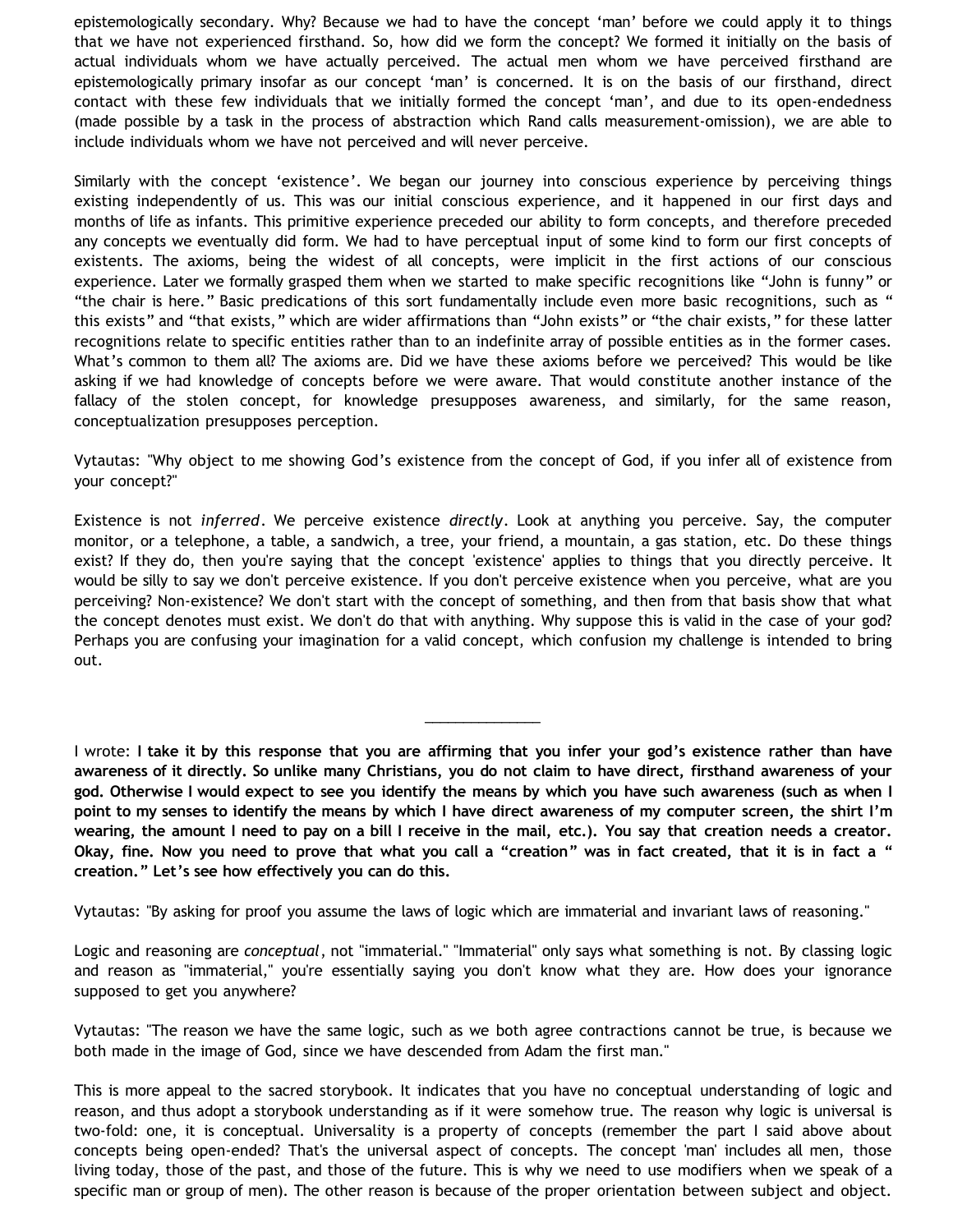The relationship between a subject (a knower) and any object (what it knows, perceives, holds in awareness, etc.) is not a relationship of equals. Have you ever heard the statement "Wishing doesn't make it so"? Ever wonder why it's true? The reason why this statement is true is the primacy of existence metaphysics: the objects of consciousness are what they are independent of the act of consciousness by which we are aware of them. Theism directly contradicts this fundamental principle by positing a form of consciousness which has direct, immediate and total control over everything in its awareness. So there's a fundamental dichotomy that results in theistic worldviews: for man, here on earth, wishing does not make it so, but for the deity in its fake environment (i.e., the imaginative realm of the believer), its wishing makes everything so. To see how theism explicitly endorses this most fundamental reversal between subject and object, see my blog [Confessions of a Vantillian Subjectivist.](http://bahnsenburner.blogspot.com/2006/03/confessions-of-vantillian-subjectivist.html)

Vytautas: "But on your assumption that knowledge is obtained from experience, since you were born ignorant, you obtained the laws of logic from the objective world. How did you get immaterial and unchanging laws from the material and changing world?"

You mean, how did I "get" logic and reason from what I perceive? We start with perception, and from perceptual inputs we form concepts, as I mentioned above. Once we have developed a body of concepts, we have something to work with. What kind of work do we do? We use that basis of knowledge to continue adding to it, identifying new units and integrating them into the growing sum of our knowledge by means of logic. There's no "mystery" here. But yet that is precisely what you're seeking to exploit - a mystery, a gap, a gap so big that only your void-god can fit into it. This shows that the rationale for your god-belief rests on assertion from ignorance.

Vytautas: "If you say that logic is obtained from examining the definition of the concept, then some knowledge comes from reason and not just experience."

I didn't say that "logic is obtained from examining the definition of the concept." Rather, it is the application of the law of identity to the knowing process.

\_\_\_\_\_\_\_\_\_\_\_\_\_\_\_

I wrote: **Existence exists, and only existence exists. Existence is an irreducible primary. It is not the result of something "prior" to existence; there is no "prior" to existence. Either you start with existence, or you start with non-existence. Implicitly this is what the theist does; he finds beginning with the irreducible fact that existence exists unsatisfying, typically for reasons that are unclear to himself, and that is why he wants to posit a form of consciousness which is responsible for bringing existence into existence. My analysis of the theist's dilemmas is not inaccurate. Observe:**

Vytautas asked: "But where does existence come from?"

I responded: **I love this question – it confirms that my antiapologetic approach has been right on all along. Let's consider it: "Where does existence come from?" Well, what is the alternative to existence, if not non-existence? If we accept the premise buried in your question, the only answer that would satisfy it would be: from non-existence. But you want to say that existence comes from your god (it created existence, right?), but also that your god exists. So your question leads you to a self-contradiction. You demand an explanation for existence, suggesting that existence "came from" something other than existence (i.e., non-existence), and yet say that it came from something that exists. In rational philosophy, your question commits what is known as the fallacy of the stolen concept. Incidentally, this fallacy is inescapable in the religious view of the world.**

Vytautas: "When I say where existence came from, I am asking where all the finite, temporal, and changing things come from."

If you ask where some particular concrete came from, I would answer that it ultimately came from existence. But when you get to existence as such, then you run the risk of committing the fallacies I enumerated above, just as you have.

Vytautas: "God is not finite, temporal, and changing, so that there is no contradiction, since God created everything from nothing, and the universe is not the same being as God."

Again, one could say this about anything he imagines. But notice that he's not starting with existence. If we begin with the fact that existence exists, then there's no need to take your concept-stealing question "where does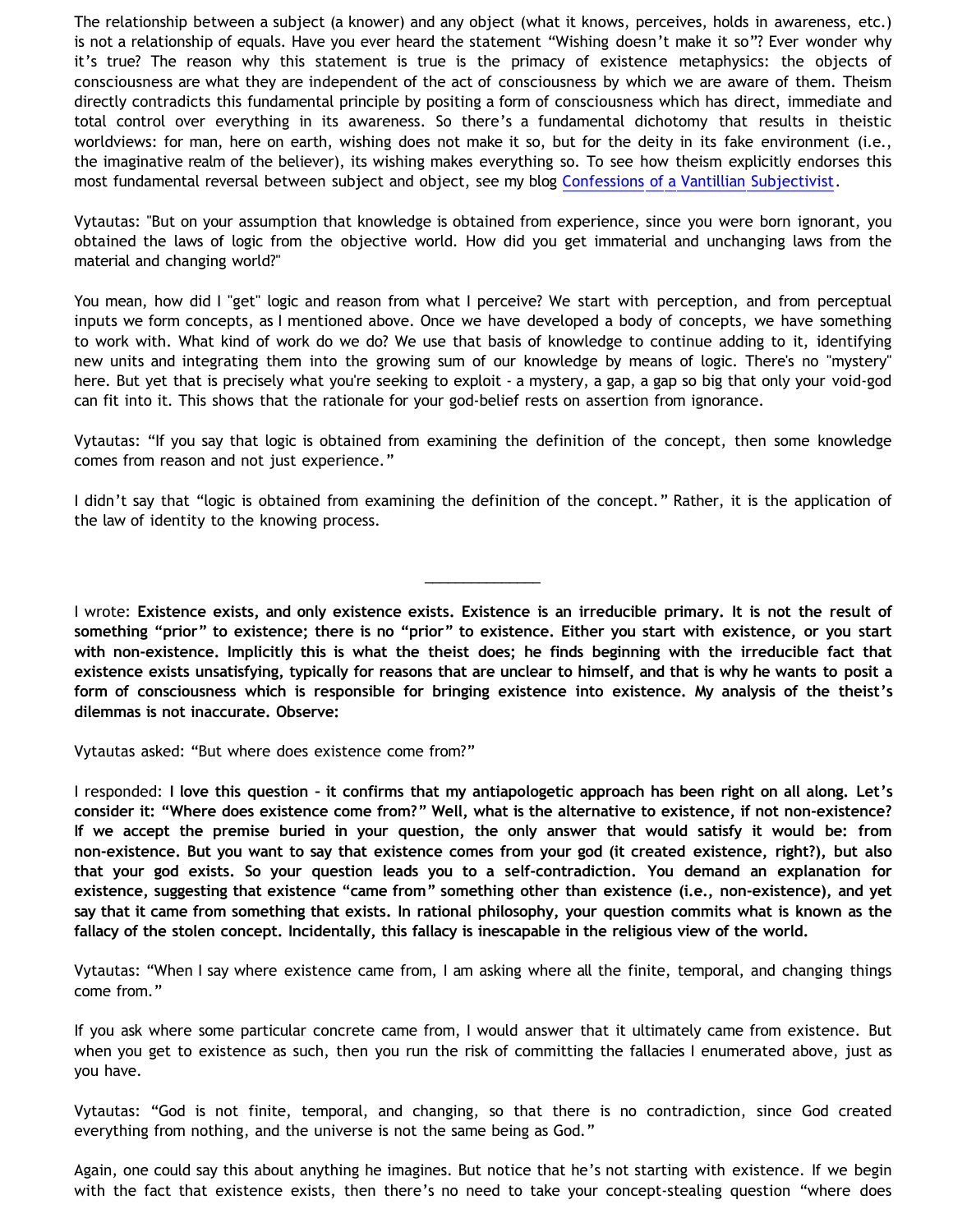existence come from?" seriously.

Also, since the universe is the sum total of all that exists, if you say your god does not exist in the universe, then you concede that your god does not exist. For any entity which exists, exists as a part of the universe.

Vytautas: "So it seems you do not know how things came to be, since they were always here."

You're dropping context here. If existence has always existed, then the question "where does existence come from?" is nonsensical. Moreover, as I have already pointed out, we can question the origin of specific entities all we want, and we can come up with knowledgeable answers, but only by looking at the specifics involved and using reason to guide our judgments and conclusions. But was there ever a time when nothing existed? Why believe this? If things have always existed, then why assert that they were created? If they have always existed, they didn't need to be created. The notion of a creator of existence will not only always be superfluous, it will always commit the fallacy of the stolen concept. But even though this has been explained to you repeatedly now, you will nevertheless ignore this instruction and kick against the pricks. The more you do this, the less credible your position becomes.

Vytautas: "By existence you mean all that exists, so that everything was always here but just in a different form. Did conscious always exist or is it another form of matter?"

I have no idea whether or not consciousness has always existed. Indeed, for this question to be sensible, we would have to ask: have conscious organisms always existed? Well, where? On earth? I doubt it. Have there always been conscious organisms elsewhere in the universe? I have no idea. How would I know? For the purposes of our discussion, why would that even matter? Whether conscious organisms have always existed in the universe or not, the truth is still the truth. Is consciousness "another form of matter"? I'd say this is a scientific question. Indeed, how could I prove that consciousness is not made from a type of matter which we do not understand yet? Thanks to Christianity's anti-rational, anti-scientific view of the world, science is still in its infancy. There's lots yet to discover. It is counter to the endeavor of scientific discovery to affirm that we know everything already, when in fact we do not.

Vytautas: "If consciousness came from matter, then consciousness can be thought of as a mechanical machine, such as a bicycle can be explained by the motion of the parts, so that a mind would be explained by the motion of the parts. But you say, or suggest that you have an immaterial mind, which is made of something that is not matter."

I nowhere said that I "have an immaterial mind." I have a *conscious* mind. Consciousness is its own kind of existence. The notion "immaterial" only says what something is not; it is not another word for consciousness. It never has been, it never will be.

Vytautas had written: "If it was always here, then we could not come to this point of time because before this time an infinite amount of time had to pass before we got here. But then we would never get to this point in time because an infinite amount of time had to happen before we got here."

\_\_\_\_\_\_\_\_\_\_\_\_\_\_\_

I responded: **This line of argument not only ignores the fact that time presupposes existence, it also ignores the fact that it is always now - i.e., the present is eternally continuous. We could not conceive of past or future times if the present did not exist. Challenges to this point will inevitably involve a false conception of time. A rational understanding of time does not lead to the conundrum you try to raise because time is conceptual, not metaphysical. This is a common mistake among thinkers, but it is a mistake nonetheless.**

Vytautas: "When I said that it was always here, I mean that existence is always here, so that I did not ignore existence. If it is always now, then there is no past or future. So when I eat pizza last week, then I am actually eating a pizza right now even though I am not eating pizza right now. Therefore, it is not always now, since now signifies the present moment that is not eternal but it is an infinitesimal duration of time. You must mean that the present is always present to you, but you were not always here."

You've misinterpreted what I have stated. It is always the present. Think about it: when is it not the present? That is the meaning of the present tense of the verb 'to be' - i.e., "is." It applies to the present tense. The word 'now' always has its reference to present action. Recognizing this fact does not at all indicate that you are actually eating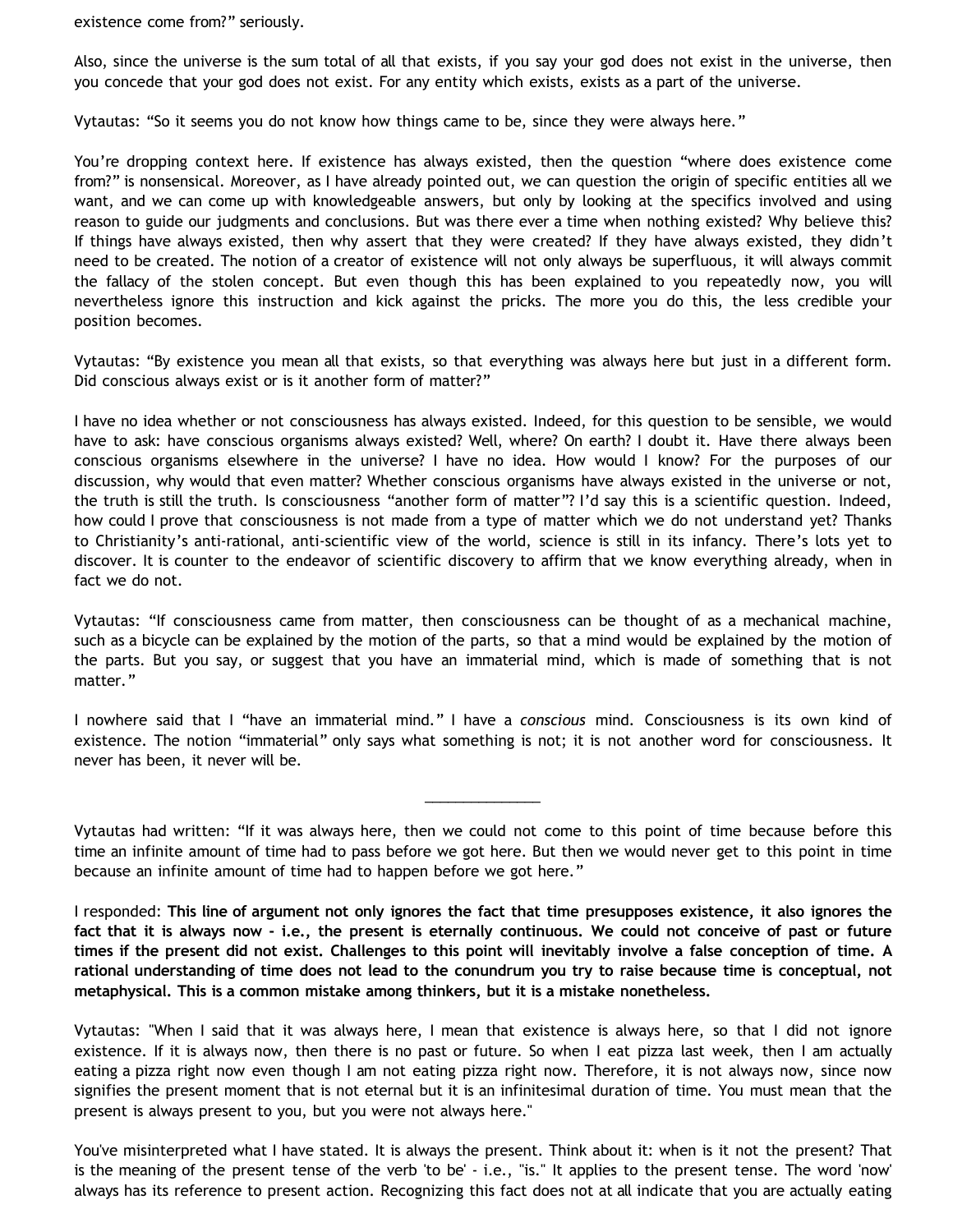the pizza you ate last week. What an absurd interpretation! "Last week" ultimately only has meaning in contradistinction to the present. If it were not now, you could not say "last week," for present tense action takes place in the present tense.

Vytautas: "And if time is conceptual, then what sense object did you sense to give you time?"

The concept 'time' does not refer directly to any particular object; hence my statement "time is conceptual." It is an abstraction from prior abstractions. This is why it is so often misunderstood, as many thinkers expect it must refer directly to some entity or concrete. It doesn't. It is a form of measurement. What it measures is movement and action.

Vytautas had written: "But on the Christian position, God created time at the moment of creation and a finite amount of time can happen until this point in time."

\_\_\_\_\_\_\_\_\_\_\_\_\_\_\_

I responded: **It is true that I can imagine this happening. But again, the imaginary is not real. You can claim that " God created time," but simply claiming this to be the case does not make it true. And notice that it is posited in answer to a fallaciously conceived problem. "God" is asserted as the solution to a problem that simply does not exist. If this is how you infer your god's existence, no wonder so many people reject it.**

Vytautas: "If the imaginary is not real, then when I see an apple, then my mind recognizes this object and puts an image in my mind, since I see an image of an apple because it is impressed on my mind, and then the apple is not real, since I have an image of the apple."

Wrong. When you perceive the apple, you are aware of it directly. When you perceive an apple, you are not aware of an "image" of the apple that your mind "created." This error is known as representationalism. It has been refuted. See David Kelley's book *The Evidence of the Senses* for a proper understanding of the nature of perception.

Vytautas: "But the apple is real, so some of our images are real."

Doesn't follow. For one, you've misconstrued the way perception works. Also, if I imagine an apple, what I imagine is not real, even if the way I imagine it is as faithful to the apple that I have perceived as I can possibly make it. There is still a fundamental distinction. I think what you meant to say is that when someone perceives an apple, his awareness of that apple is real. But Objectivism agrees with this, since consciousness is affirmed as one of its founding axioms. The religious worldview's failure to distinguish between the real and the imaginary is a consequence of its baseline failure to distinguish between the subject of consciousness and its objects. I have explained this in numerous posts on my blog.

Vytautas: "It is unintelligible to say that the present is eternal, since there is the past and future which are distinguishable from the present."

Eternal means that temporal concepts do not apply. Eternity is not in the past or in the future. It is simply the absence of the applicability of temporal measurement. Since time presupposes existence, existence is eternal. That does not mean that the current state of affairs is eternal, since causality does in fact exist.

Vytautas: "It would seem time would require a consciousness, since the material world does not contain time."

Time requires consciousness, but not for the reason you propose. It is because (a) time is a form of measurement, and (b) measurement is a mental activity, that it requires consciousness. But what it measures - movement and action - does not require consciousness. The standard of our time-keeping is the movement of the earth around the sun. It happens whether anyone is aware of it or not. And yes, the "material world" does contain time. We know this because temporal concepts apply in the material world.

Vytautas: "So if existence is eternal, since everything was always here, then there is an eternal consciousness, since time is a concept and not something sensed in the world."

You're missing two facts: first, that time presupposes existence, and second that eternality is the absence of the applicability of temporal concepts. Because your argument fails to take these two relevant facts into context, its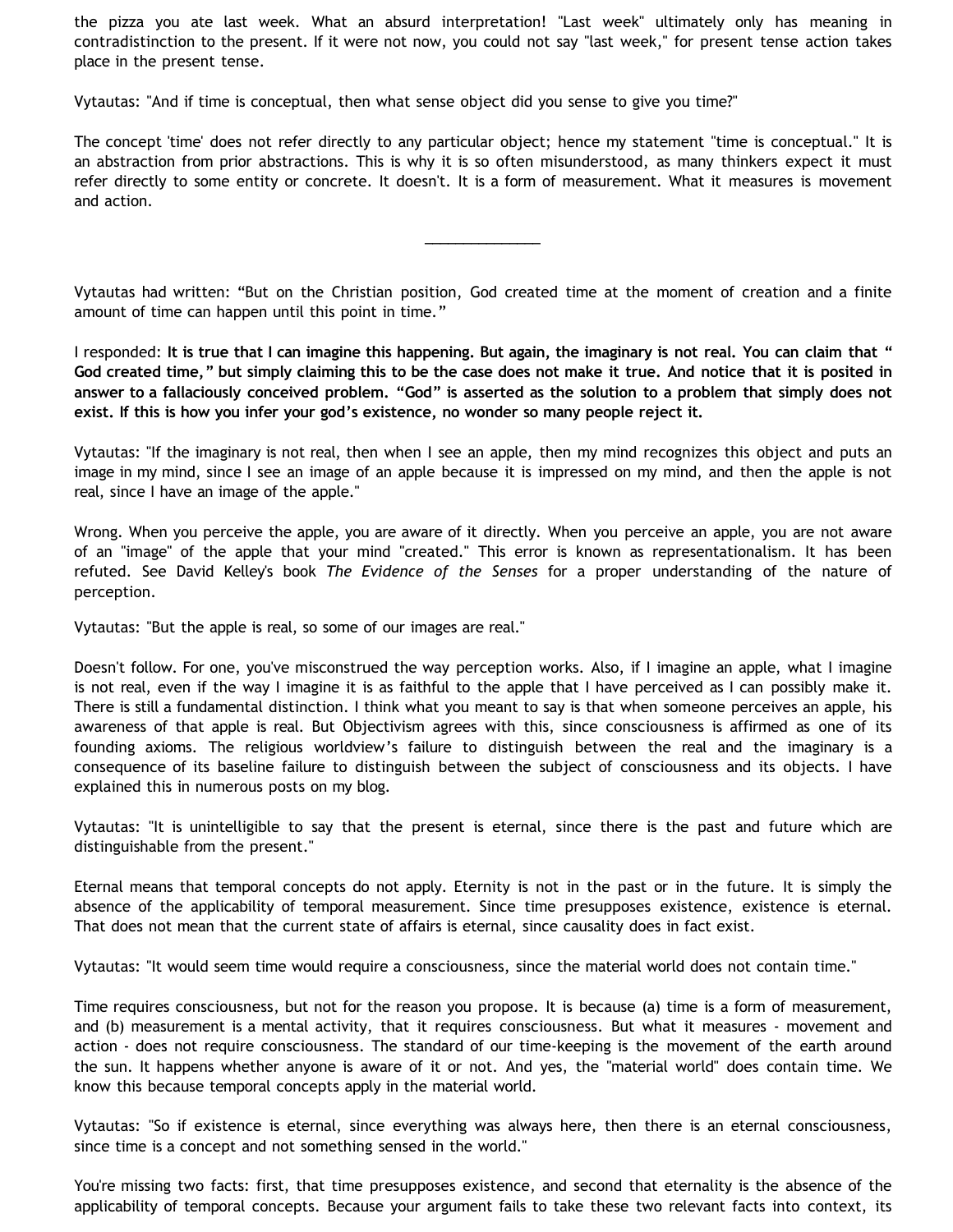conclusion is unsound. It also ignores the fact that consciousness presupposes existence as well, specifically the existence of any objects of which it is conscious.

\_\_\_\_\_\_\_\_\_\_\_\_\_\_\_

Vytautas asked: "If you say that all that is real must be capable of being sensed, then do you know this claim about all of reality?"

I responded: **Careful not to make a category mistake here. My knowledge is not an object that exists independent of me, so it is not bound to conditions that attend objects which exist independent of me. I know what I know by a means of knowledge. It's called reason. It is the faculty which identifies what I perceive and integrates what I perceive into the sum of my knowledge. You want me to accept as knowledge something which I cannot perceive and integrate into the sum of my knowledge without contradicting it. Why should I do this? You offer no good reasons for this.**

Vytautas: "If you cannot see time, then time does not exist."

As I pointed out, time is *conceptual*. Since you operate on a false understanding of concepts, this point is most likely lost on you. But keep in mind: time does measure things that I can see, such as a relay race.

Vytautas: "But we do experience duration of time, so knowledge is not just by perception."

Knowledge is conceptual. Perception is the basis of knowledge, since the most fundamental concepts are formed on the basis of perceptual input. Those initial concepts themselves can be integrated into higher abstractions, building a hierarchical sum. Now if you propose something other than perception by which you have awareness of objects, please tell us what it is, and explain how we can reliably distinguish between it and your imagination.

Vytautas: "We are able to distinguish between the present moment and things that have happened and what will happen."

Here is one area where imagination has a legitimate use in our knowledge. Since the future has not happened yet, we must rely on our imagination to estimate what will happen in the future. But here's the tricky part: what serves as our standard for the future estimations that we imagine? Does our imagination serve as that standard, or do objective inputs, ultimately grounded in what we perceive firsthand, serve as that standard? If I take the biblically inspired imagination as my standard, I would probably imagine that the graves at a nearby cemetery will open up and the corpses which lie in them will crawl out, walk among the people of the city I live in, showing themselves unto many. If I take the inputs I gather from reality and validate by means of an objective process as my standard, I would not suppose that the corpses in the nearby cemetery will crawl out of their graves. See the difference?

Vytautas: "If the present is eternal which means that at all times it is present, then we should only use verbs in the present tense and never in the past or future tense."

You're treating time as if it were metaphysical rather than epistemological. The fact that it is always now does not mean that all temporal concepts refer to the present. To correct your error here, you should try to understand that it is what time measures that is metaphysical.

Vytautas: "If knowledge is identification of objective reality and compilations of these identifications into your mind, then can you make claims about what your mind has stored as knowledge? If yes, then this would not empirical claims to knowledge, but these would be non-empirical, since you did not sense your mind."

This is a non-problem. Self-consciousness is also an axiom. So I do not need to use my senses to explore my own consciousness. My consciousness is aware of itself as a secondary object. We first learned how to do this by identifying our senses, and then following the hierarchy on up from there.

\_\_\_\_\_\_\_\_\_\_\_\_\_\_\_

I responded: **You ignore the fact that at one time I was a Christian and in fact wanted Christianity to be true. I**

Vytautas wrote: "I think you do not want to believe in God because if you did then, you have to worship him by the commands that he gives in Scripture."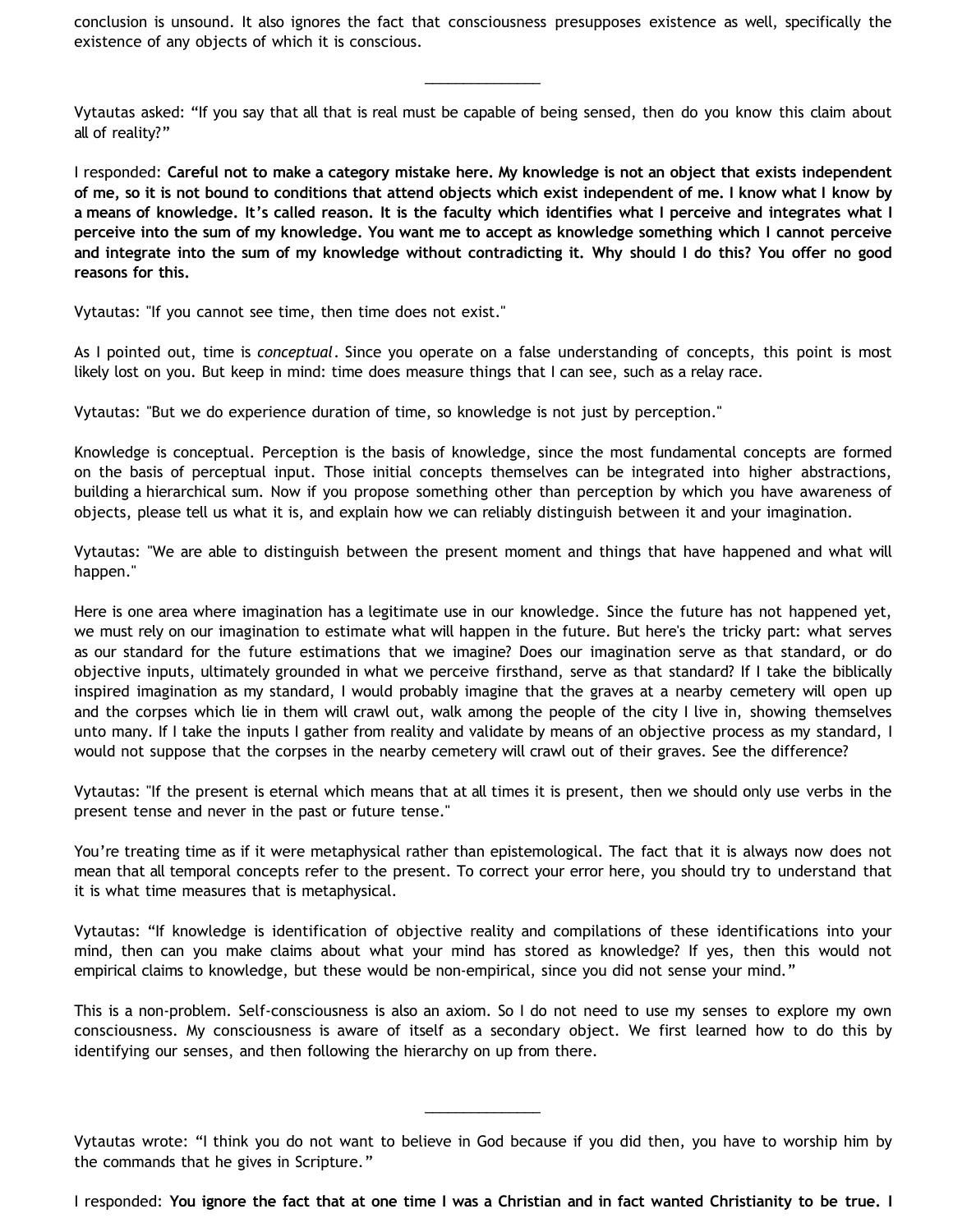**demonstrated with my whole life at that time that when I thought it was true, I devoted my life according to Christianity's dictates. There were many problems, but they all reduced ultimately to the fact that I was being dishonest to myself. When Christians urge me to return to Christianity, they are in effect urging me to be dishonest to myself. I won't do that. When I was young, impressionable and philosophically defenseless, I was conned into such self-dishonesty. But now I know better. So it ain't gonna happen, regardless of who disapproves.**

Vytautas: (silence)

Vytautas wrote: "You do not want to have anything to do with God and detest him because you want to live in darkness and not come to the light."

\_\_\_\_\_\_\_\_\_\_\_\_\_\_\_

I responded: **I've matured in many ways since my sojourn into Christianity. One way in which I have matured is morally. Today, if I thought the god of the bible were real, I would certainly not worship it. It is most worthy of contempt. But I realize that it is a fiction, that it does not really exist, that it is an imagination which has captured the fixation of millions of people. I've observed how this fixation on such a detestable construct degrades individuals to defending the most abhorrent evils imaginable.**

Vytautas: "You are an egoist which means that your own interests are the most important. So you would say worshiping God is evil since it is not in your own best interest."

Not only would serving an eternal, infinite, perfect, indestructible and perfect being fail to accomplish anything for that being, it would not meet my own ends which I must satisfy if I am going to exist. Praying to an invisible magic being does not put food in the belly, money into bank accounts, or roofs over one's head. Believing the bible to be true and/or imagining that there is a god controlling the universe, [like a cartoonist who makes cartoons](http://www.strongatheism.net/library/atheology/cartoon_universe_of_theism/), will not produce the values that I need in order to live. Nor is the dishonesty that such belief demands of the believer conducive to a happy life. Moreover, I have, for instance, already shown that [the 10 commandments are morally](http://bahnsenburner.blogspot.com/2007/05/moral-uselessness-of-10-commandments.html) [useless.](http://bahnsenburner.blogspot.com/2007/05/moral-uselessness-of-10-commandments.html)

Vytautas: "But everything someone does is for their own best interests at the time, since no man has hated his own flesh."

How do we know that "no man has hated his own flesh"? I have known people who mutilated themselves, were diagnosed with anorexia nervosa, committed suicide, etc. Their actions told me that they had contempt for themselves.

Vytautas: "So everyone does what seems good to him all the time."

And look at what the Christian worldview tells us is "good." It gives no clear and consistent definition to the words 'good' and 'evil', and seats their meaning in the whims of an invisible magic being which doesn't exist in the first place, which is only accessible by means of imagination inspired by a storybook held as sacred (i.e., as infallible and unquestionable and holy) and is thus expected to be accepted as truth even if its reader does not understand it. Moreover, by removing man's nature as a biological organism and his needs as a living being from any consideration in the standard of good and evil, these notions – in the religionist's hands – are completely divorced from man's life and are irrelevant to his needs.

Vytautas: "You are just saying relative to me worshiping God is not good because I should follow my own rational self-interest."

It doesn't matter to me if you follow your own rational self-interest or not. I suspect you do in much of your life (such as when you take effort to meet your life needs), but your religious beliefs will only conflict with this to the degree that you take them seriously and attempt to practice them consistently.

Vytautas: "The point is not that we should follow our own rational self-interest, but that we should ask what should be our rational self-interest."

I'm happy to discuss this. On my view, the answer to the question "what is my rational self-interest?" is: objective values. The religious view of the world does not have an answer for this other than to undermine the very concepts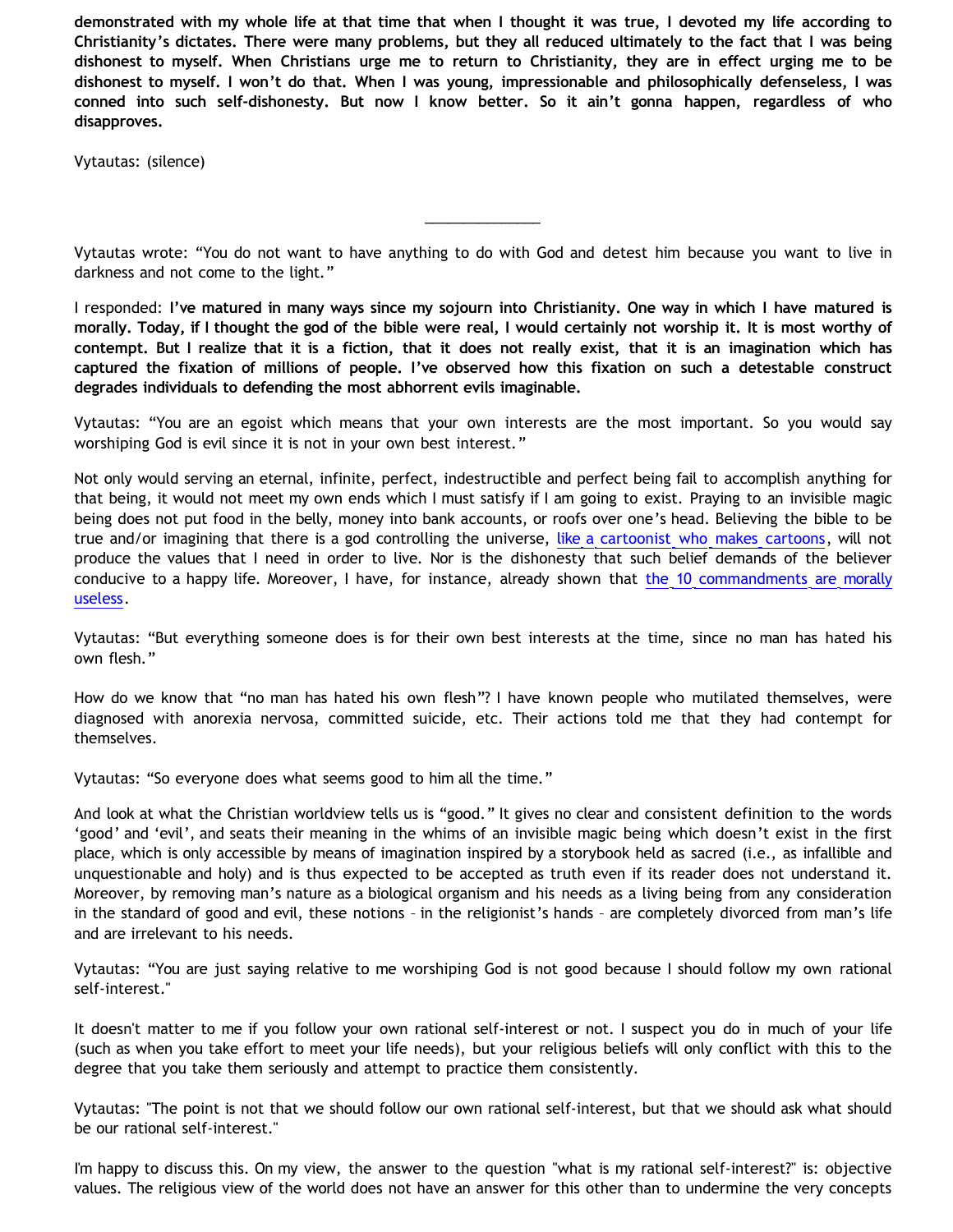of rationality and self-interest, and to destroy an individual's capacity for both through its mystical teachings.

Vytautas: "Since God knows everything, he would know what is best for us."

This is just another appeal to an invisible magic being which is imagined to "know all." It's a most unoriginal attempt to foist authority over others. Under examination, it proves to be as shallow as it is imitable. If the Christian god "know[s] what is best for us," what does it say about our need for moral values? I've checked the bible, and it does not speak of moral values. In fact, you can search high and low, but you won't find the word "morality" in it to begin with. The bible's failure to include even a passing discussion of the nature of values (as opposed to a serious treatment of the matter) cannot simply be chalked up to an oversight. If that were the case, this would discredit the bible as a source on morality. Nor can the apologist say that this is something that everyone "just knows" already to begin with. If that were the case, then where's the need for the bible as a source of moral instruction? There's no two ways about it: the bible is simply and quite utterly a completely deficient as an intelligible resource on the topic of morality.

Vytautas: "He gave us the law in order us to know that we should love God and our neighbor as ourselves."

The "law" to which you refer here is informed by commandments issued by an invisible magic being. The source in which these commandments are found was written, redacted and compiled by individuals who obviously did not understand that love is not subject to commands. And look what it calls for: indiscriminate love for (a) something that would not deserve love even if it existed (that is, the Christian god, which arbitrarily withholds justice from some [the elect] and arbitrarily condemns the rest to eternal damnation [the damned]) and (b) anonymous "neighbors" who, by mere virtue of their proximity, are to be valued as much as one values himself. Why? "...just because..." the invisible magic being wishes it. This is the epitome of whim-based morality. And what is a whim-based morality if not a subjective morality? Again, I have already explained how "laws" of this type are [morally](http://bahnsenburner.blogspot.com/2007/05/moral-uselessness-of-10-commandments.html) [useless.](http://bahnsenburner.blogspot.com/2007/05/moral-uselessness-of-10-commandments.html)

Vytautas: "But we do not keep the law and have broken his covenant."

A "covenant" is "an agreement, usually formal, between two or more persons to do or not do something specified." Such agreement is enjoined voluntarily by participants who are knowledgeable about the agreement's terms and the responsibilities it carries. Now I am not a party to any agreement with an invisible magic being. Indeed, I see no good reason to enter into an agreement with someone who refuses to show himself to me. So I am certainly not guilty of "breaking" some "covenant" with your god, Vytautas. To call this a "covenant" while those who you include in it have not agreed to its terms, commits the fallacy of the stolen concept. It does so because it ignores the genetic roots subsumed by the concept, in this case, namely, informed agreement.

Vytautas: "But Jesus came and fulfilled the law and died on the cross to expiate the sins of his people. He kept the moral, ceremonial, and judicial law perfectly, so that we might have life."

So in other words, the ideal (Jesus) was sacrificed for the sake of the non-ideal (us) in which the demands of justice are ignored for an arbitrarily selected group who arbitrarily believe all this happened in the first place, and this constitutes a moral transaction? How?

I wrote: **You accuse me of "suppressing" something that you've not been able to show is even true. So you affirm two falsehoods here in one breath: 1) that I am suppressing some truth, and 2) that your Jesus Christ is real. If you're god-belief had something more substantial than baseless accusations, why do you resort to them when the going gets rough?**

\_\_\_\_\_\_\_\_\_\_\_\_\_\_\_

Vytautas: "It seems that in order for something to be true, I must empirically observe the truth for myself."

Either we use rational judgment in determining what we accept as true, or we don't. I advocate that we use rational judgment in determining what we accept as true. I don't see where Jesus or any other biblical character advocates this.

Vytautas: "But how does this one fact relate to everything else as a whole? If you start with yourself, you will not come up with the answer, since all of your experiences are particular."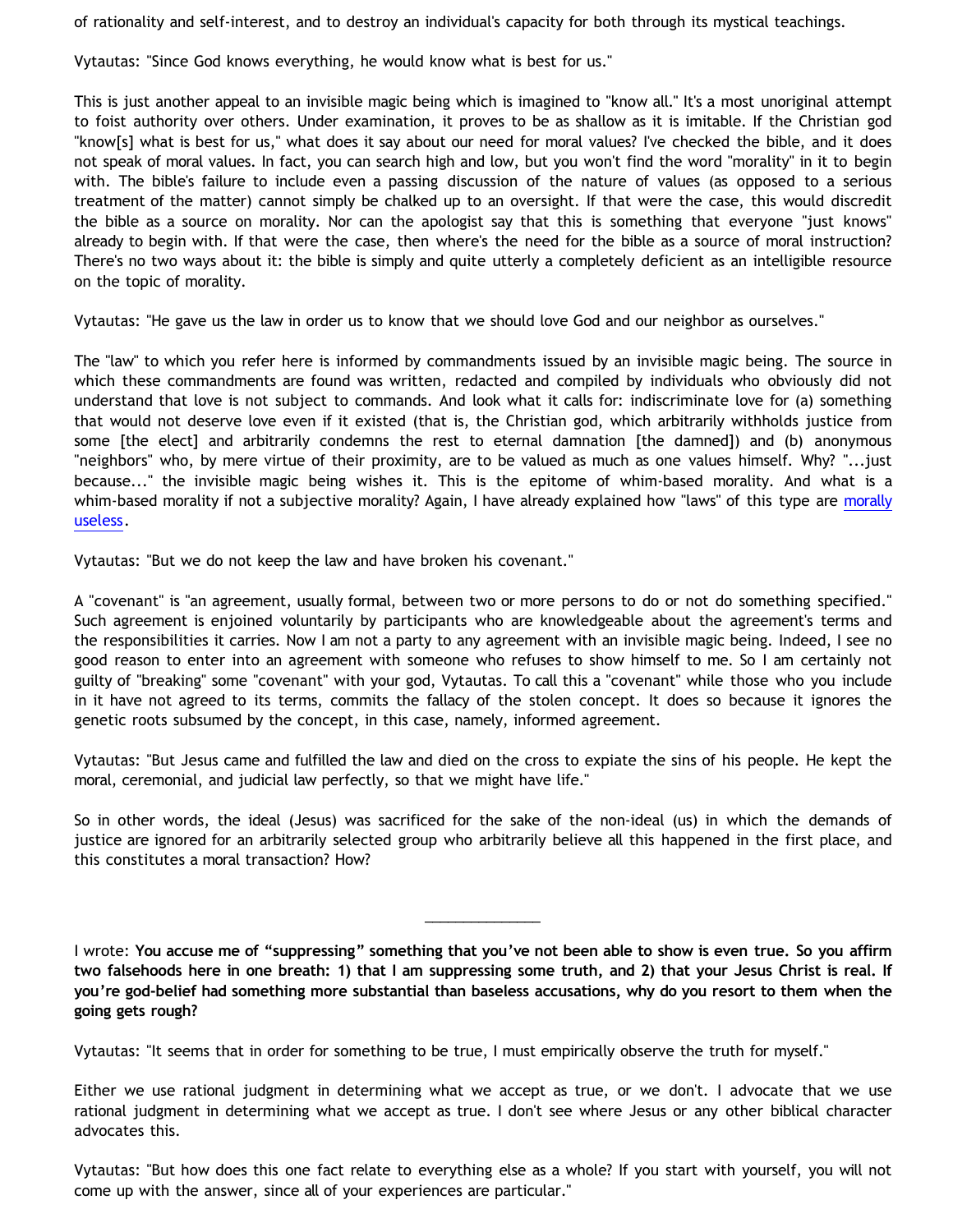I start with existence. Existence is universal, and literally so: everything that exists in the universe, exists. So not only do I start with a universal, I also start with every particular. I don't "start with [myself]" - that is a straw man, and only exposes your unfamiliarity with my position. My position is invincible, Vytautas.

Vytautas: "I think I have shown that God exists by looking at the concept of God,"

I've already pointed out that "God" could not be a concept. Even on the Christian's understanding of what his god is, it is not a concept. Concepts are mental integrations of two or more units. For instance, the concept 'man' integrates all men who exist, who have existed and who will ever exist. But "God" is supposed to be *sui generis*, a unique being. Also, I have already explained why looking at the concept of a thing to "show" that it exists is backwards. We don't do this with any other entity; why would we use such a method in the case of your god? Again, if your god is imaginary, then I can see why we would need to first "look at the concept of God" and then determine whether or not it exists.

Vytautas: "and then you counter by saying God could have a different name than the one I give."

No, I said you provide no indication of how I can reliably distinguish between what you call "God" and what you may merely be imagining. How many times do I need to point this out?

Vytautas: "However, the substance still remains the same when I say God exists."

What substance? Where is it? By what means can one have awareness of it? You say we cannot perceive it. Okay. So by what means can one have awareness of it? If you aren't aware of it, then why say it exists? What leads you to believe it exists? From what you've indicated so far, from stolen concepts to epistemological reversals, you have no sound inference for its existence. In fact, you cannot explain how I can reliably distinguish between what you call "God" and what you may merely be imagining. So now you speak of some unspecified "substance." How do you measure it? Can it be combined with other substances? What is its freezing point? What is its melting point? What is its flash point? Is it water soluble, fat soluble? What are its applications? What's its market value? Does it float on water, or is it denser than water, so that it sinks? You see, if you're going to apply a legitimate concept to your god, I'm going to ask you to defend this application by showing how it qualifies as a unit that can properly be subsumed under the reference of that concept.

Vytautas: "When you say Jesus is not real because the 500 witnesses and the saints that came out of the tombs during the resurrection could be called into question, then that does not deal with the gospels as a whole and focuses on information that we don't know too much about."

I did not present as an argument to the effect that "Jesus is not real because the 500 witnesses and the saints that came out of the tombs during the resurrection could be called into question." But it is good that at least you admit that the "information" given in the New Testament regarding these things is scant. To call it "thin" would be an understatement. It would be nice, however, if you would at least concede that, given what Paul says about the 500 brethren in I Cor. 15, there'd be no way for the Corinthians to "follow up" on Paul's passing mention of them.

Vytautas: "You say that hearsay evidence cannot be used for history, but I don't see the reason why since testimony is a good source of knowledge which you seem to reject."

There are times when hearsay evidence is all we have to go on. Similarly with firsthand testimony, of which we have very little in the New Testament, and of that it is quite ambiguous at best. In the case of either types, however, it is important to bear in mind that they constitute claims which do not serve as their own validation. "My cousin Joe is 15 feet tall" is a claim that cannot be taken as truth on its own affirmation. Who witnessed Jesus turning water into wine in John chapter 2? No one in the NT claims to have witnessed this. Who made sure that there really was no wine in the water pots to begin with? If my friend, whom I know is real, claimed that he turned water into wine by wishing it, I would not believe it. Why believe it simply because it's written in some storybook? If your friend claimed to have turned water into wine just by wishing it, would you believe it? Wouldn't you ask to see a demonstration of this ability if he expected you to take his claim seriously? Or, do you just believe everything people claim? I doubt you do. You don't want to accept what I claim. But have I claimed anything at all as bizarre as what we read in the pages of the sacred storybook? Have I claimed that my cow jumped over the moon, or that a wooden puppet's nose grew because he told a lie, or that a bunch of zombies crawled out of their graves and walked through the city???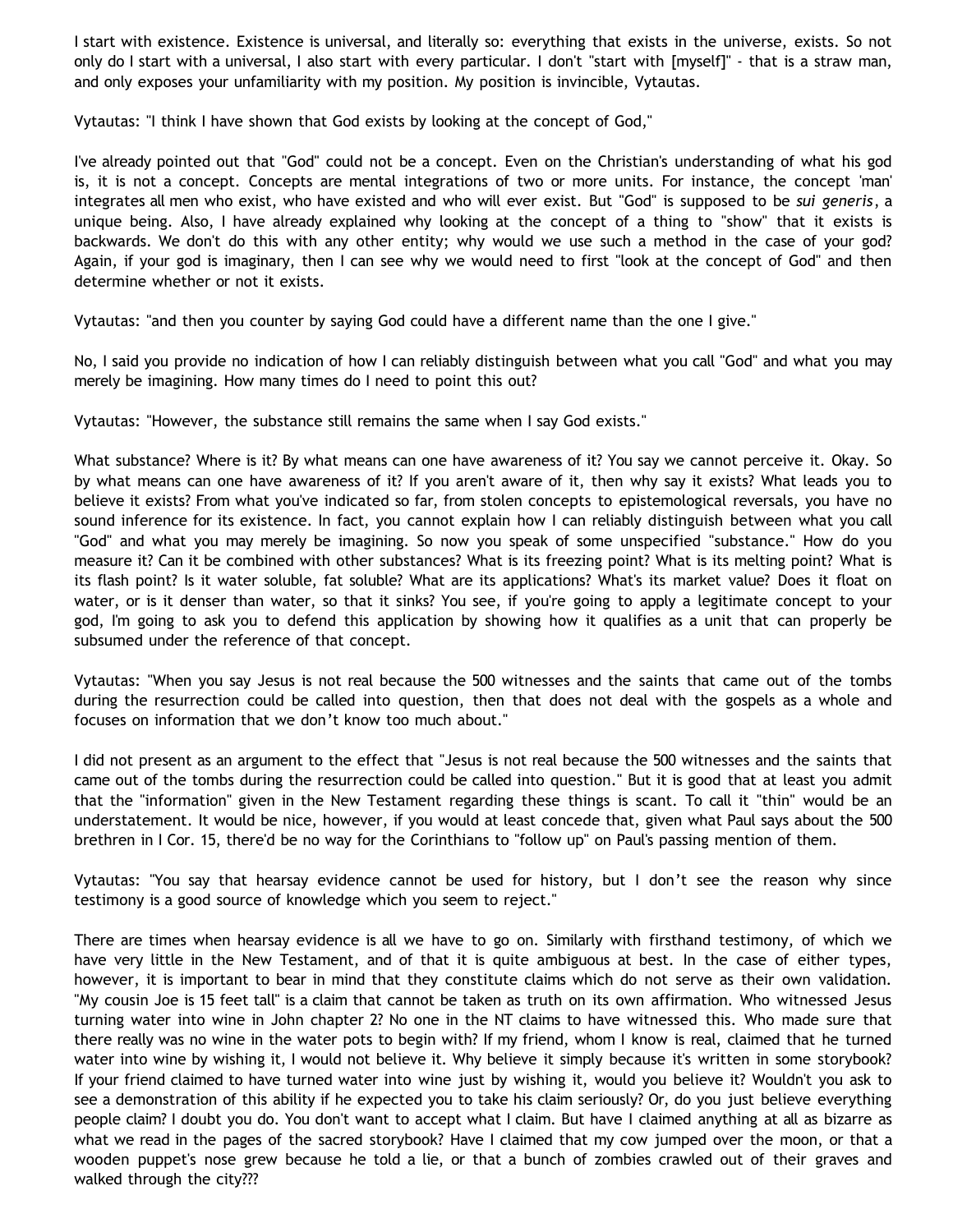Vytautas wrote: "You choose to dismiss the New Testament not for intellectual reasons but for moral reasons."

I responded: **I do not accept the dichotomy here that the moral is non-intellectual. In fact, I would say that moral reasons (assuming the morality of rational philosophy) are intellectual.**

\_\_\_\_\_\_\_\_\_\_\_\_\_\_\_

Vytautas: "Your reasons to reject the New Testament is not based on historical evidence,"

First and foremost, my rejection of any religious view of the world is a consequence of my commitment to reason and rational judgment. I would have to renounce reason in order to accept the religious explanation of the world. I know this, for that is what I had to do in my walk as a Christian almost 20 years ago. I remember it all very well. As for historical evidence, I await any confirming historical evidence for any of the claims we find in the bible. What historical evidence (not simply claims, mind you) confirm the existence of the Jesus of the gospels? The Shroud of Turin perhaps? I'm happy to discuss it.

Vytautas: "but you imagine that the events recorded did not happen, and then say people were hallucinating or they lied about what they reported."

I've already pointed out that I don't think hallucination is the best explanation for the allegations we find in the New Testament. In the case of the 500 brethren which Paul mentions in I Cor. 15, for instance, I'm not convinced that there were any such 500 brethren, since Paul gives no details whatsoever about who they were, where they were, when they were, and what they supposedly experienced. It's just a passing reference. It does not serve as " historical evidence" by any reasonable standard. But even if we do accept the claim that there were some actual 500 brethren gathered at some place (where?) at some time (when?) experiencing something (what?), Paul gives us no reason to suppose they were experiencing anything more than a waking fantasy, like [Canon Michael Cole](http://bahnsenburner.blogspot.com/2006/06/carr-vs-cole.html) describes.

As for "imagin[ing] that the events recorded did not happen," that is not how imagination works. Imagination is a positive projection, not a negation as your statement here suggests. I don't have to imagine that something which did not happen, did not happen. If it did not happen, it simply did not happen. I can imagine it happened, even if it did not. But again, that would be imagination, not reality, not "history."Vytautas: "By intellectual reasons, I meant constructing an interpretation of the events during the earthly life of Jesus."

My interpretation of the Jesus story is that it is clearly a series of concoctions which grew in legend with each retelling. It's the stuff of fiction, much like Harry Potter.

Vytautas: "You make the comparison of people reporting the saw Elvis when they died, but anyone can go to the grave and see that Elvis is dead."

I'm not sure you're talking about by people who supposedly "saw Elvis when they died." If they saw something when they died, how would we know this? They're dead. If you mean people who claim to have seen Elvis after \*he\* died, why not believe their testimony? Yes, anyone can go to Elvis' grave, but what would this prove? I've not been to his grave, but how do I know that there is a body in it? Was Elvis buried in a glass coffin above ground? Or, was he buried in a wooden coffin which was placed underground? And maybe the body in the grave isn't really Elvis '. Or, it's just a shell of a body, and Elvis' "spiritual body" (in which, incidentally, Paul promises the faithful to be resurrected) is what these people are seeing. After all, Elvis is the King, isn't he? He could have been "sown a natural body," but "raised a spiritual body" (I Cor. 15:44). Indeed, if I were a Christian, I don't think I could justifiably (on Christianity's premises, that is) dispute claims about Elvis' post-resurrection appearances. Indeed, if we believe Jesus was resurrected on the frail "evidence" we find in the New Testament, why not believe that Elvis was resurrected on the documented reports of thousands of contemporary witnesses?

Vytautas: "Why did not the first century enemies of the Christians point to the tomb of the dead Jesus, if the New Testament is a legend?"

If the New Testament is legend, then there was no Jesus to begin with, let alone a tomb in which Jesus' lifeless body was placed. Besides, how do we know what "the first century enemies of the Christians" do or say, or didn't do or didn't say? They could have said all kinds of things (such as there was no dead Jesus placed in any tomb), and their testimony may not have survived, or was destroyed by Christians seeking to censure their opponents. Indeed, what contemporary of Jesus records Jesus' being placed in any tomb? Paul is the earliest writer in the New